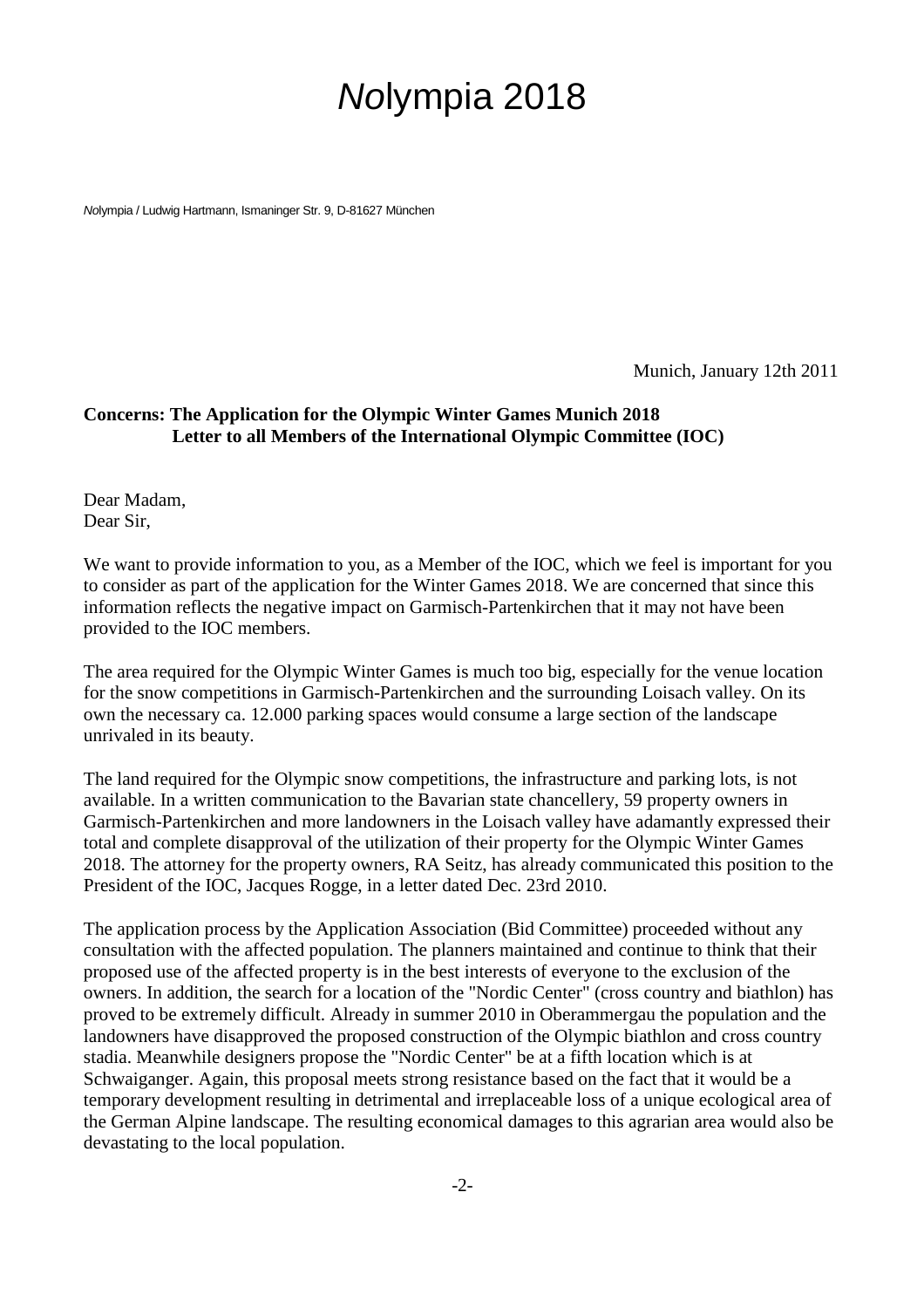## Nolympia 2018

Garmisch-Partenkirchen is situated at a height of only ca.700 m above sea level, Schwaiganger even lower at a height of 600 m above sea level, and Munich at a height of 500 m above sea level. Climate change has already been clearly noticeable. Extremely elaborate and costly snowmaking equipment (with artificial reservoirs and cooling towers) are being proposed. For Schwaiganger, these facilities would have to be newly constructed on a purely temporary basis. The envisioned artificial snowmaking is neither ecologically nor economically worthwhile. At present it has often been too warm for artificial snowmaking. The results were clearly shown in both Vancouver and the Alps during the last winter.

You should be aware that all leading nature protection and environmental associations have resigned from the expert commission of the bid committee. Their resignations from this process were based on the observation that the application for Munich 2018 is not consistent, nor does it consider the concern for nature and environmental protection. These associations include: the Association for Nature Protection in Bavaria (Bund Naturschutz in Bayern e.V.), the Association for the Protection of the Mountain World (Verein zum Schutz der Bergwelt), Mountain Wilderness, the International Commission for Protection of the Alps CIPRA Germany, and the Governing Body of Nature Protecting Associations DNR (Deutscher Naturschutzring). The National Alliance of the Association for Nature Protection in Bavaria as well as the county groups in Garmisch-Partenkirchen ("Snow-Cluster") and Munich ("Ice-Cluster") have diligently fought against the application based on environmental reasons. The Association for Nature Protection in Bavaria alone has more than 174.000 members.

The proposed steps to address environmental issues as presented in the official application causes further frustration and displeasure of the environmental and nature associations. The 18 "Leading Projects" are unrealistic or baseless. "*Greenwashing*" is very high. The only project to be taken seriously, a biosphere reservation, was not earnestly pursued and ultimately deleted.

Contrary to the statements in the application papers (Bid Book and others) for "Munich 2018", the public transportation connections between the venue locations of Munich, Garmisch-Partenkirchen, Schwaiganger and Schönau (Königssee) do not even remotely suffice for the Olympic Winter Games 2018. The expressway (Autobahn) does not lead up to Garmisch-Partenkirchen. For the now projected civil works for roads there is no potential for financing within the short time until 2018. Despite the lack of funding, any rushed construction of so many road projects within 6 to 7 years, one runs the risk of roads designed and laid out in haste to meet the IOC requirements and not the needs of the valley and its population. Of a more dire concern is whether these possible road construction projects can be finished for the Games. If not, the route to the main venue, Garmisch-Partenkirchen, would be an end-to-end construction site. A bad example is the bypass of Garmisch with the tunnel through the Kramer mountain, which should be ready for the Alpine Ski World Championship 2011. However, its realistic completion can only be expected by the end of this decade. In addition, legal actions against these road projects, as in the case of the bypass of Garmisch, could delay the construction projects for 2018.

There is considerable opposition in Munich. The proposed Olympic Village is to be built inside of a park of the Federal Armed Forces: More than 1.700 trees would have to be cut down solely for the Olympic Village, another ugly mark left by the Olympics. In addition the Munich citizens worry about traffic chaos because of the barred "Olympic Lanes".